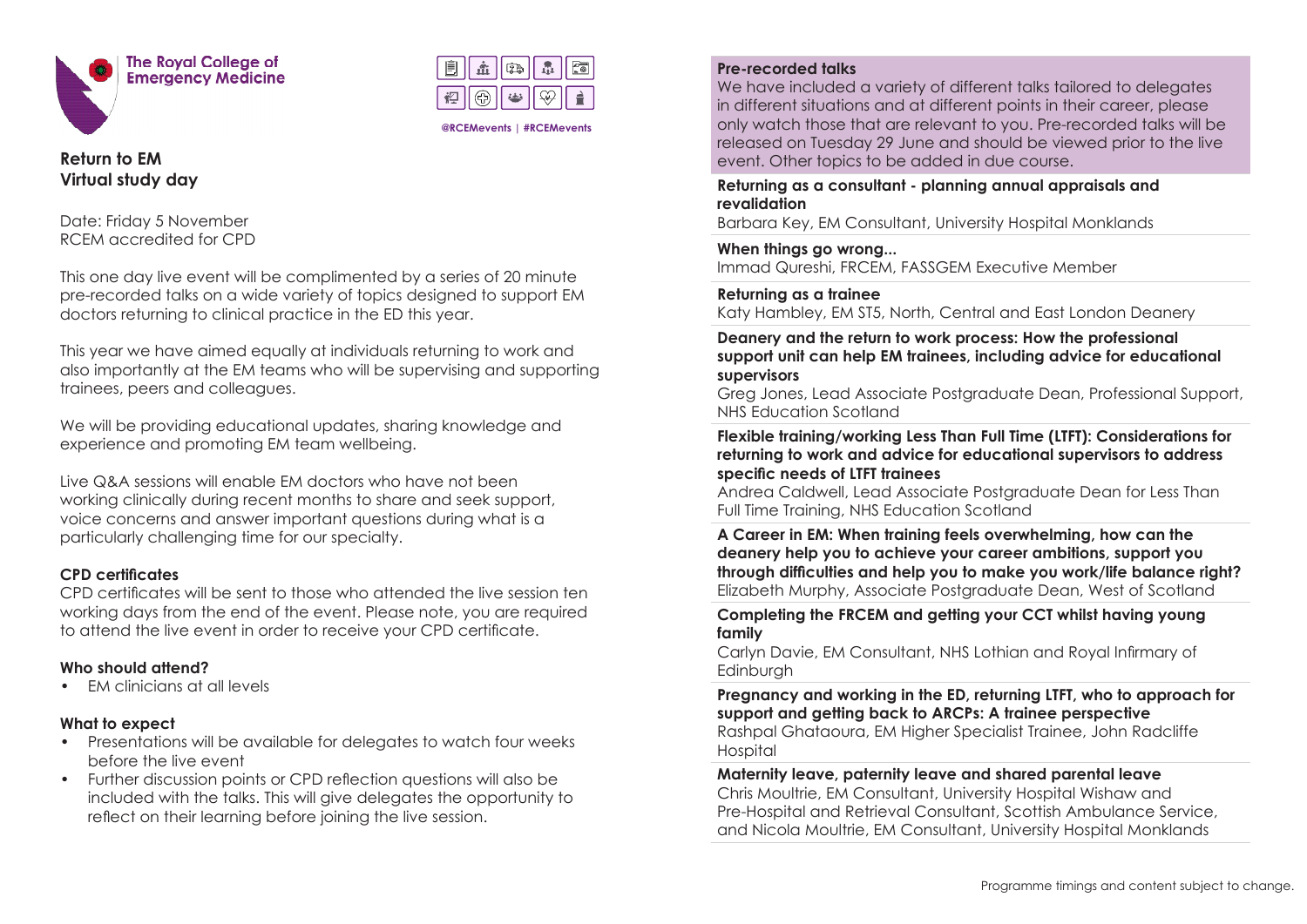| EM doctors: Returning to work, breastfeeding and expressing<br>Robyn Powell, EM ST6, Royal Liverpool University Hospital                                                            | Live event on 5 November |                                                                                                                                          |
|-------------------------------------------------------------------------------------------------------------------------------------------------------------------------------------|--------------------------|------------------------------------------------------------------------------------------------------------------------------------------|
| Being a parent and an ED physician - it is compatible!<br>Victoria Reid, EM Consultant, NHS Lothian                                                                                 | $09:50 - 10:00$          | Join the virtual meeting space                                                                                                           |
| Assisted pregnancies and how to manage ED shifts and family life<br>when returrning from maternity leave<br>Karen Squires, EM Consultant, Liverpool                                 | $10:00 - 10:10$          | <b>Welcome and introductions</b><br>Sarah Finlay, EM Consultant, Imperial College<br>Healthcare NHS Trust, and Laura McGregor, EM        |
| A personal perspective from an EM doctor - the challenge of having<br>COVID19, family grief, anxiety and returning to work.<br>Shama Khan, EM Consultant, The Royal Oldham Hospital |                          | Consultant, University Hospital Monklands and<br>Educational Director, Scottish Centre for Simulation<br>and Clinical Human Factors      |
| Returning after illness, injury or<br>Cieran McKiernan, EM Consultant, Queen Elizabeth University Hospital,<br>Glasgow                                                              | <b>Session 1</b>         | <b>COVID updates</b>                                                                                                                     |
| <b>COVID systems update</b><br>Caitriona Considine, Clinical Lead for EM, Glasgow Royal Infirmary                                                                                   | $10:10 - 10:20$          | Starting positive - What good things have happened in<br>EM in the last year?<br>David Chung, EM Consultant, Crosshouse Hospital         |
| <b>COVID clinical update</b><br>Beth White, Consultant in Infectious Diseases and Acute Medicine,<br>Queen Elizabeth University Hospital, Glasgow                                   | 10:20 - 10:30            | <b>Key clinical updates</b><br>Beth White, Consultant in Infectious Diseases and<br>Acute Medicine, Queen Elizabeth University Hospital, |
| <b>RCEM curriculum and examinations update</b><br>Fiona Hunter, EM Consultant, University Hospital Monklands and<br><b>FRCEM Final SBA Exam Lead</b>                                | $10:30 - 10:40$          | Glasgow<br>Key hospital systems updates<br>Caitriona Considine, Clinical Lead for EM, Glasgow                                            |
| <b>Doctors' Support Network</b><br>Louise Freeman, FRCEM and Doctors' Support Network                                                                                               |                          | Royal Infirmary                                                                                                                          |
| Owning the pressure                                                                                                                                                                 | $10:40 - 11:00$          | <b>Panel discussion and Q&amp;A</b><br>All speakers                                                                                      |
| Stephen Hearns, Consultant in Emergency and Retrieval Medicine<br>and Director, Core Cognition Ltd                                                                                  | $11:00 - 11:15$          | <b>Break</b>                                                                                                                             |
| The arc of performance<br>Stephen Hearns, Consultant in Emergency and Retrieval Medicine<br>and Director, Core Cognition Ltd                                                        | <b>Session 2</b>         | <b>Non COVID clinical updates</b>                                                                                                        |
| Supporting our colleagues in need<br>Richard Duggins, Consultant Psychiatrist in Medical Psychotherapy<br>and Clinical Lead, Regional Department of Psychotherapy, Centre for       | $11:15 - 11:35$          | Adult EM key updates<br>Neil Hughes, EM Consultant, University Hospital<br>Monklands                                                     |
| Specialist Psychological Therapies                                                                                                                                                  | $11:35 - 11:55$          | Paediatric EM key updates<br>Micheala McGlone, PEM Consultant, Royal Hospital for<br>Sick Childen, Glasgow                               |
|                                                                                                                                                                                     | $11:55 - 12:15$          | <b>Panel discussion and Q&amp;A</b><br>All speakers                                                                                      |